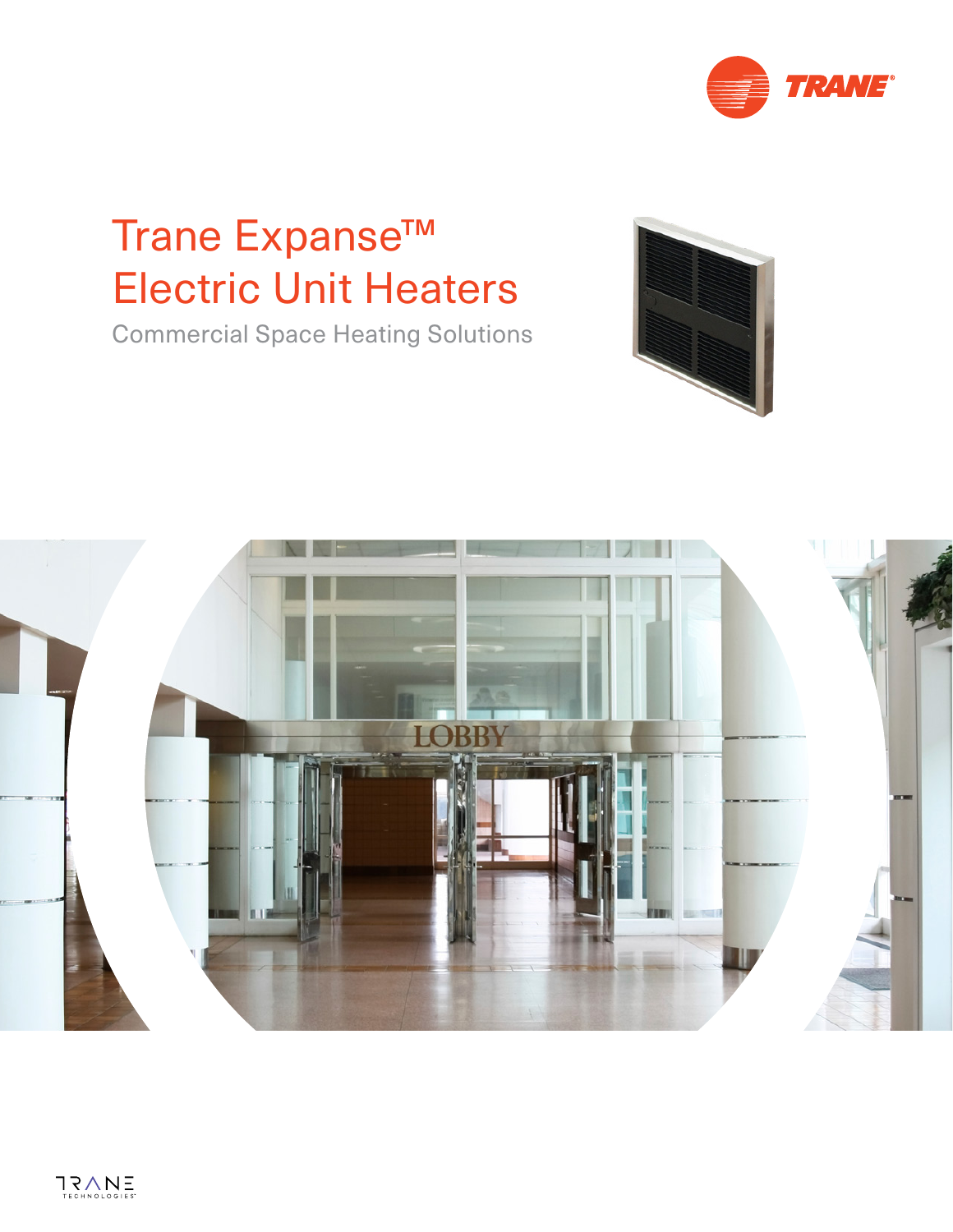## Electric Unit Heaters

Trane Expanse™ Electric Unit Heaters are a versatile and reliable presence in traditional electric space heating equipment. This compact and lightweight line offers a considerable selection of sizes and options to address a wide range of commercial space heating needs. Simple to install and easy to maintain, their structural integrity and attractive design make them a popular choice for blending into a building's décor.



#### **Electric Unit Heaters**

An essential element in the Expanse line of comprehensive commercial space heating solutions.

#### **Electric Highlights**

Expanse Electric Unit Heaters offer a wide range of features and sizes that allow you to configure device specifications to suit every workspace in your facility.

- 7 styles, over 200 configurations
- Sized from 1.5 to 50 kW
- Capacities from 5 to 16.4 MBh
- Vertical or horizontal discharge
- Single point power
- UL Listed

#### **Countless Applications**

The Trane Expanse series of Electric Unit Heaters offer a number of models, each tailored for applications such as spot heating, corridors, lobbies and stairwells in commercial, industrial and institutional locations, including:

- Hospitals • Municipal buildings
- Schools • Nursing homes
- Dormitories • Hazardous industrial
- Transportation terminals

#### **Harsh Environments**

Design elements that address safety and durability provide even greater flexibility when configuring units for the unique operating conditions in your facility, including humid, corrosive and flammable environments.

- Explosion Proof
- Phenolic Coatings
- Stainless Steel

#### **Streamlined Installation**

Trane Expanse Electric Unit Heater components are assembled, wired, fused and tested at the factory. This makes job site installation a plug and play process ensuring faster setup, increased reliability and optimal performance.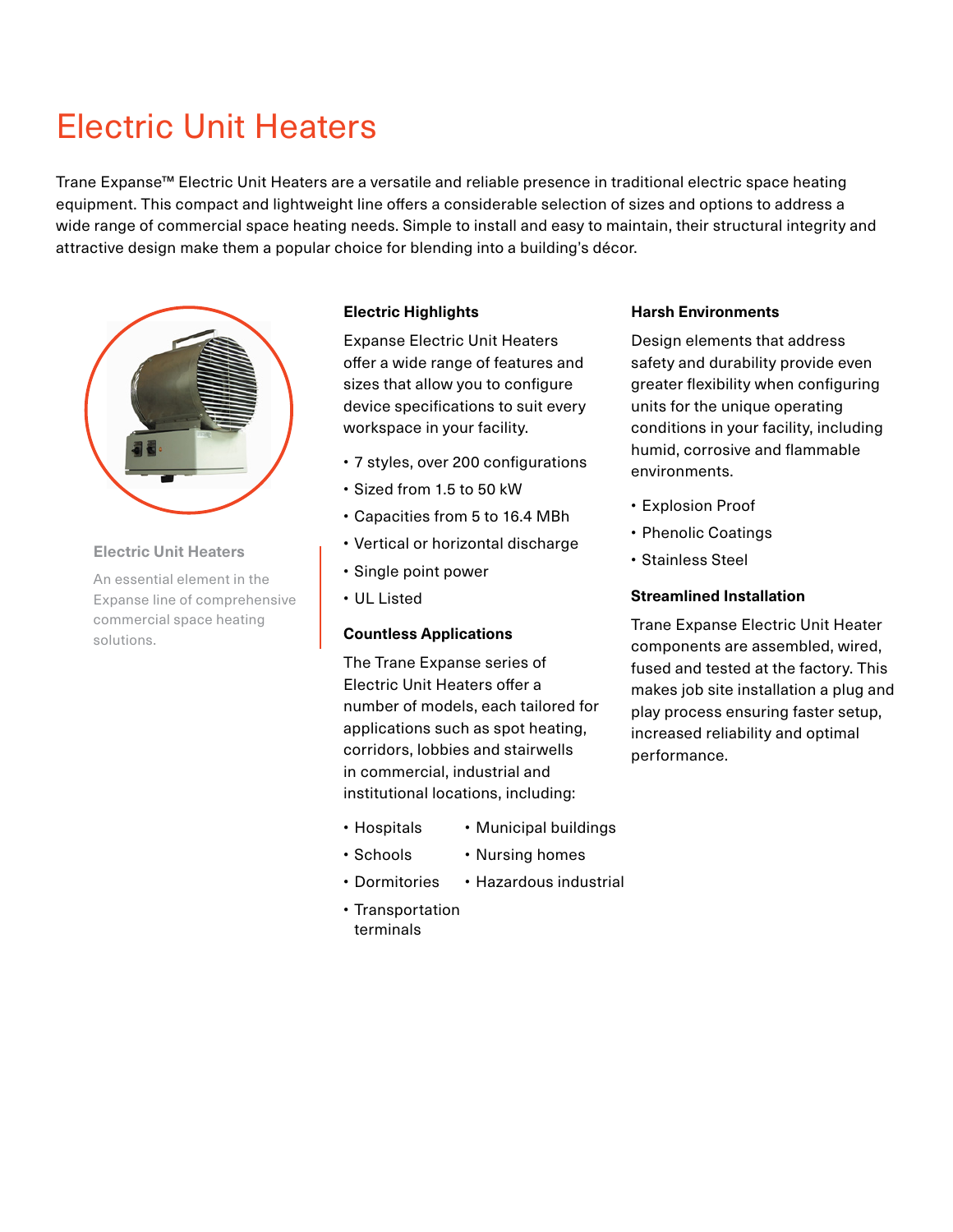

#### **Expanse Electric Unit Heater Models**

| <b>Product Description</b>                                                         | <b>Model</b> | <b>Stats</b>                                         |
|------------------------------------------------------------------------------------|--------------|------------------------------------------------------|
| <b>Expanse Horizontal and Vertical Spot Heating</b><br><b>Electric Unit Heater</b> | <b>UHEC</b>  | Spot Heating<br>3 to 50 kW                           |
| Expanse Hose-Down, Corrosion Resistant<br><b>Electric Unit Heater</b>              | <b>UHRA</b>  | Rugged Industrial<br>3 to 48 kW                      |
| Expanse Explosion Proof Electric Unit Heater                                       | <b>UHXA</b>  | Rugged Industrial<br>3 to 25 kW                      |
| Expanse Commercial, Ceiling Mounted<br><b>Electric Unit Heater</b>                 | <b>UHCA</b>  | <b>Public Spaces</b><br>$2$ to 5 kW                  |
| Expanse Heavy Duty, Wall Mounted<br><b>Electric Unit Heater</b>                    | <b>UHWA</b>  | Vandal Resistant<br>$2$ to 5 kW                      |
| <b>Expanse Architectural Wall Mounted</b><br><b>Electric Unit Heater</b>           | <b>UHAA</b>  | <b>Public Spaces</b><br>1.5 to 4.8 kW                |
| Expanse Electric Wall Fin                                                          | EWFB         | <b>Public Spaces</b><br>100 to 500 Watts per<br>Foot |

#### **Service Agreements**

Planned maintenance with Trane service agreements can keep your systems operating at peak efficiencies, conserving operating costs and supporting budget goals.